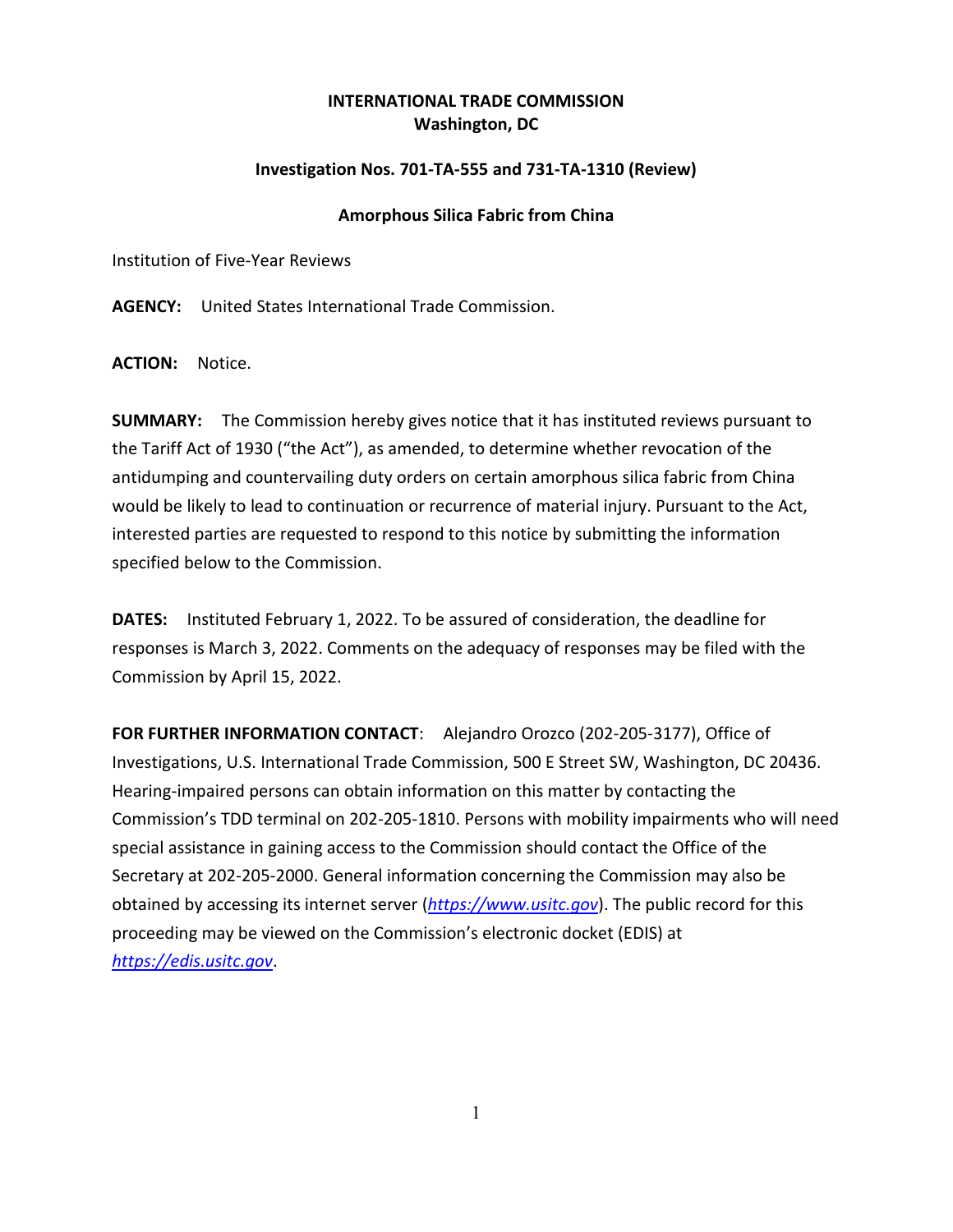## **SUPPLEMENTARY INFORMATION**:

Background.--On March 17, 2017, the Department of Commerce ("Commerce") issued antidumping and countervailing duty orders on imports of certain amorphous silica fabric from China (82 FR 14314-14317). The Commission is conducting reviews pursuant to section 751(c) of the Act, as amended (19 U.S.C. 1675(c)), to determine whether revocation of the orders would be likely to lead to continuation or recurrence of material injury to the domestic industry within a reasonably foreseeable time. Provisions concerning the conduct of this proceeding may be found in the Commission's Rules of Practice and Procedure at 19 CFR Part 201, Subparts A and B, and 19 CFR Part 207, Subparts A and F. The Commission will assess the adequacy of interested party responses to this notice of institution to determine whether to conduct full or expedited reviews. The Commission's determinations in any expedited reviews will be based on the facts available, which may include information provided in response to this notice.

Definitions.--The following definitions apply to these reviews:

- (1) *Subject Merchandise* is the class or kind of merchandise that is within the scope of the five-year reviews, as defined by Commerce.
- (2) The *Subject Country* in these reviews is China.
- (3) The *Domestic Like Product* is the domestically produced product or products which are like, or in the absence of like, most similar in characteristics and uses with, the *Subject Merchandise*. In its original determinations, the Commission defined a single *Domestic Like Product* consisting of all industrial grade amorphous silica fabric that is coextensive with Commerce's scope.
- (4) The *Domestic Industry* is the U.S. producers as a whole of the *Domestic Like Product*, or those producers whose collective output of the *Domestic Like Product* constitutes a major proportion of the total domestic production of the product. In its original determinations, the Commission defined a single *Domestic Industry* consisting of all U.S. producers of industrial grade amorphous silica fabric coextensive with Commerce's scope.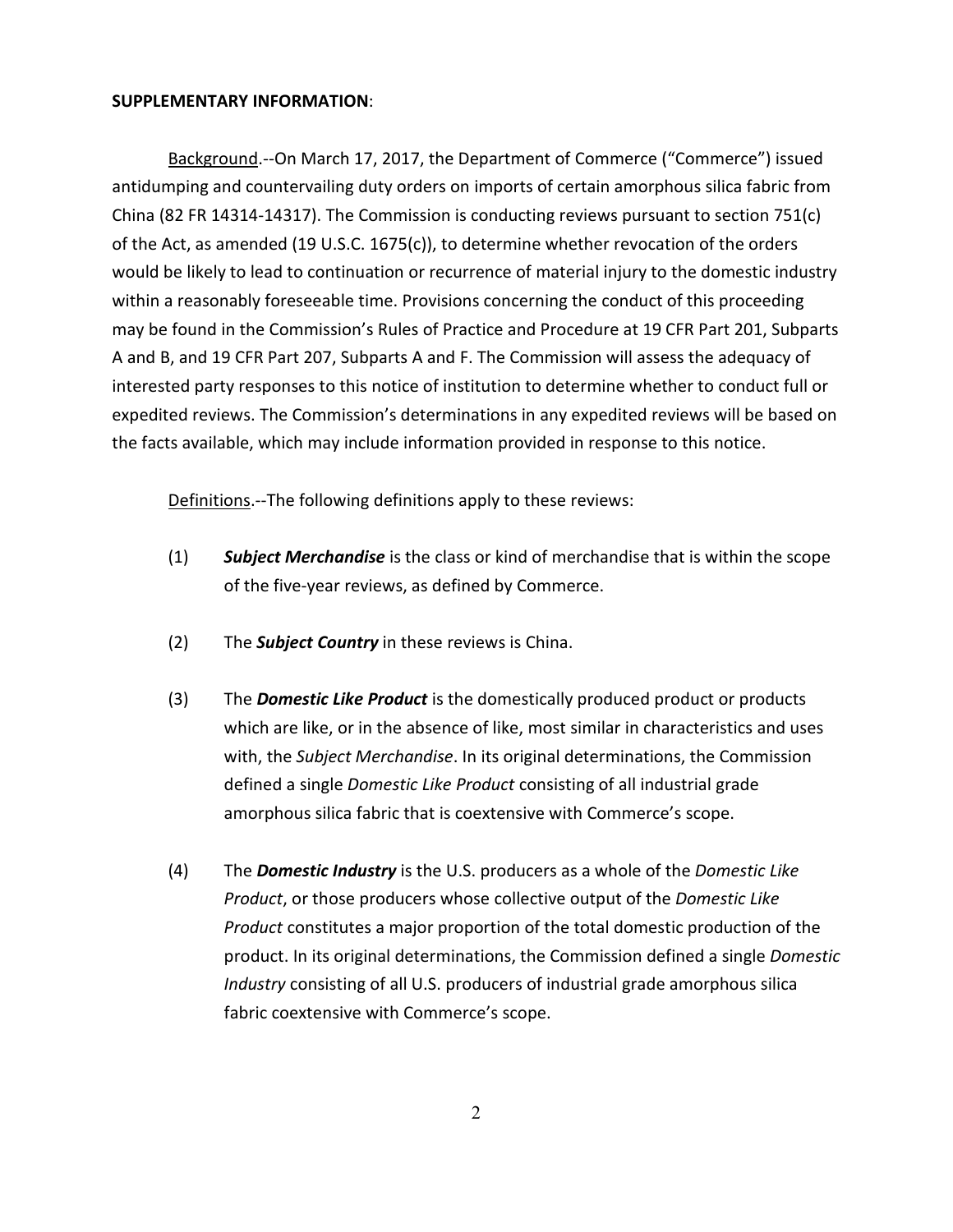- (5) The *Order Date* is the date that the antidumping and countervailing duty orders under review became effective. In these reviews, the *Order Date* is March 17, 2017.
- (6) An *Importer* is any person or firm engaged, either directly or through a parent company or subsidiary, in importing the *Subject Merchandise* into the United States from a foreign manufacturer or through its selling agent.

Participation in the proceeding and public service list.--Persons, including industrial users of the *Subject Merchandise* and, if the merchandise is sold at the retail level, representative consumer organizations, wishing to participate in the proceeding as parties must file an entry of appearance with the Secretary to the Commission, as provided in § 201.11(b)(4) of the Commission's rules, no later than 21 days after publication of this notice in the *Federal Register*. The Secretary will maintain a public service list containing the names and addresses of all persons, or their representatives, who are parties to the proceeding.

Former Commission employees who are seeking to appear in Commission five-year reviews are advised that they may appear in a review even if they participated personally and substantially in the corresponding underlying original investigation or an earlier review of the same underlying investigation. The Commission's designated agency ethics official has advised that a five-year review is not the same particular matter as the underlying original investigation, and a five-year review is not the same particular matter as an earlier review of the same underlying investigation for purposes of 18 U.S.C. 207, the post-employment statute for Federal employees, and Commission rule 201.15(b) (19 CFR 201.15(b)), 79 FR 3246 (Jan. 17, 2014), 73 FR 24609 (May 5, 2008). Consequently, former employees are not required to seek Commission approval to appear in a review under Commission rule 19 CFR 201.15, even if the corresponding underlying original investigation or an earlier review of the same underlying investigation was pending when they were Commission employees. For further ethics advice on this matter, contact Charles Smith, Office of the General Counsel, at 202-205-3408.

Limited disclosure of business proprietary information (BPI) under an administrative protective order (APO) and APO service list.--Pursuant to § 207.7(a) of the Commission's rules, the Secretary will make BPI submitted in this proceeding available to authorized applicants under the APO issued in the proceeding, provided that the application is made no later than 21 days after publication of this notice in the *Federal Register*. Authorized applicants must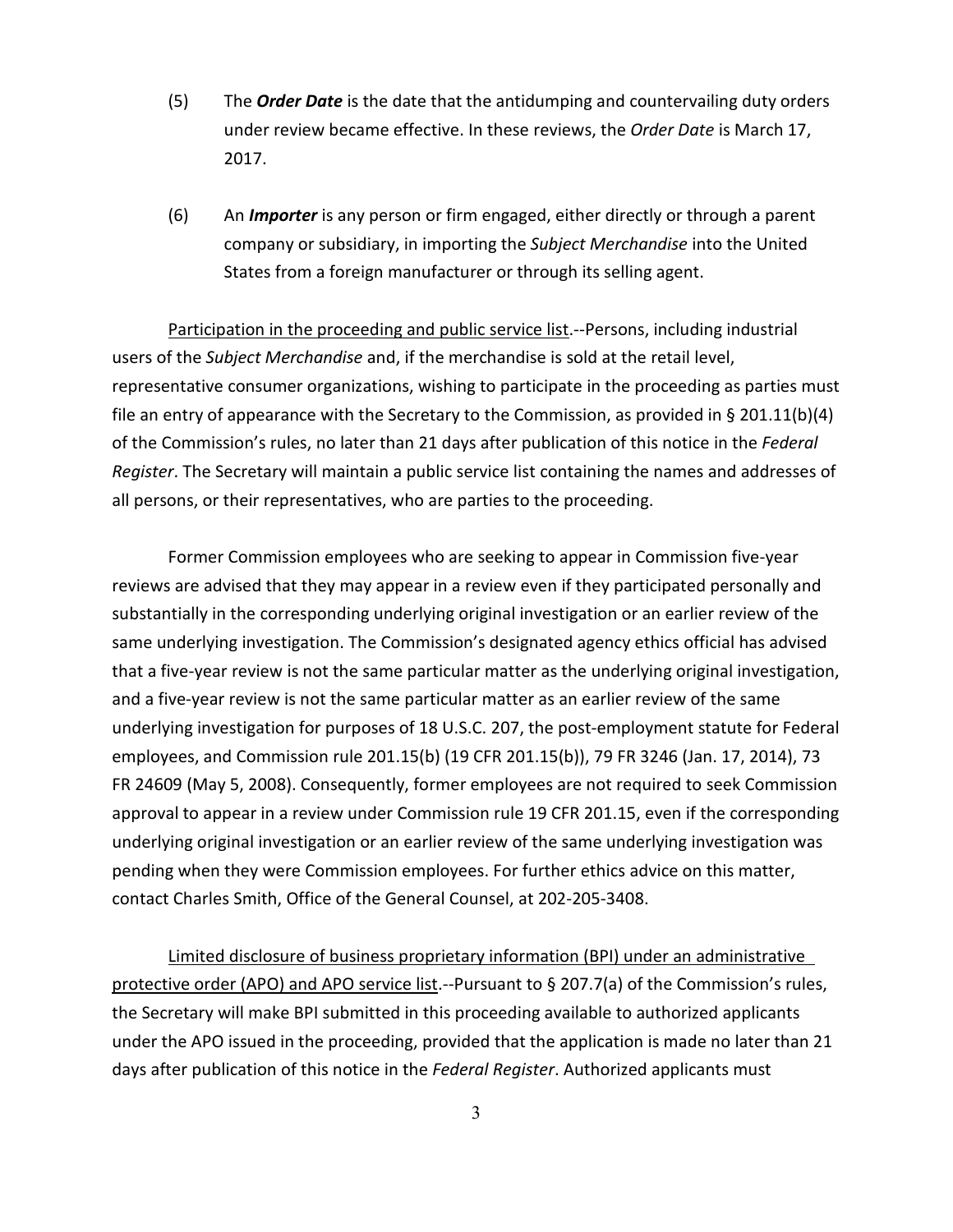represent interested parties, as defined in 19 U.S.C. 1677(9), who are parties to the proceeding. A separate service list will be maintained by the Secretary for those parties authorized to receive BPI under the APO.

Certification.--Pursuant to § 207.3 of the Commission's rules, any person submitting information to the Commission in connection with this proceeding must certify that the information is accurate and complete to the best of the submitter's knowledge. In making the certification, the submitter will acknowledge that information submitted in response to this request for information and throughout this proceeding or other proceeding may be disclosed to and used: (i) by the Commission, its employees and Offices, and contract personnel (a) for developing or maintaining the records of this or a related proceeding, or (b) in internal investigations, audits, reviews, and evaluations relating to the programs, personnel, and operations of the Commission including under 5 U.S.C. Appendix 3; or (ii) by U.S. government employees and contract personnel, solely for cybersecurity purposes. All contract personnel will sign appropriate nondisclosure agreements.

Written submissions.--Pursuant to § 207.61 of the Commission's rules, each interested party response to this notice must provide the information specified below. The deadline for filing such responses is March 3, 2022. Pursuant to § 207.62(b) of the Commission's rules, eligible parties (as specified in Commission rule 207.62(b)(1)) may also file comments concerning the adequacy of responses to the notice of institution and whether the Commission should conduct expedited or full reviews. The deadline for filing such comments is April 15, 2022. All written submissions must conform with the provisions of § 201.8 of the Commission's rules; any submissions that contain BPI must also conform with the requirements of §§ 201.6, 207.3, and 207.7 of the Commission's rules. The Commission's *Handbook on Filing Procedures*, available on the Commission's website at

[https://www.usitc.gov/documents/handbook\\_on\\_filing\\_procedures.pdf,](https://www.usitc.gov/documents/handbook_on_filing_procedures.pdf) elaborates upon the Commission's procedures with respect to filings. Also, in accordance with §§ 201.16(c) and 207.3 of the Commission's rules, each document filed by a party to the proceeding must be served on all other parties to the proceeding (as identified by either the public or APO service list as appropriate), and a certificate of service must accompany the document (if you are not a party to the proceeding you do not need to serve your response).

Please note the Secretary's Office will accept only electronic filings at this time. Filings must be made through the Commission's Electronic Document Information System (EDIS,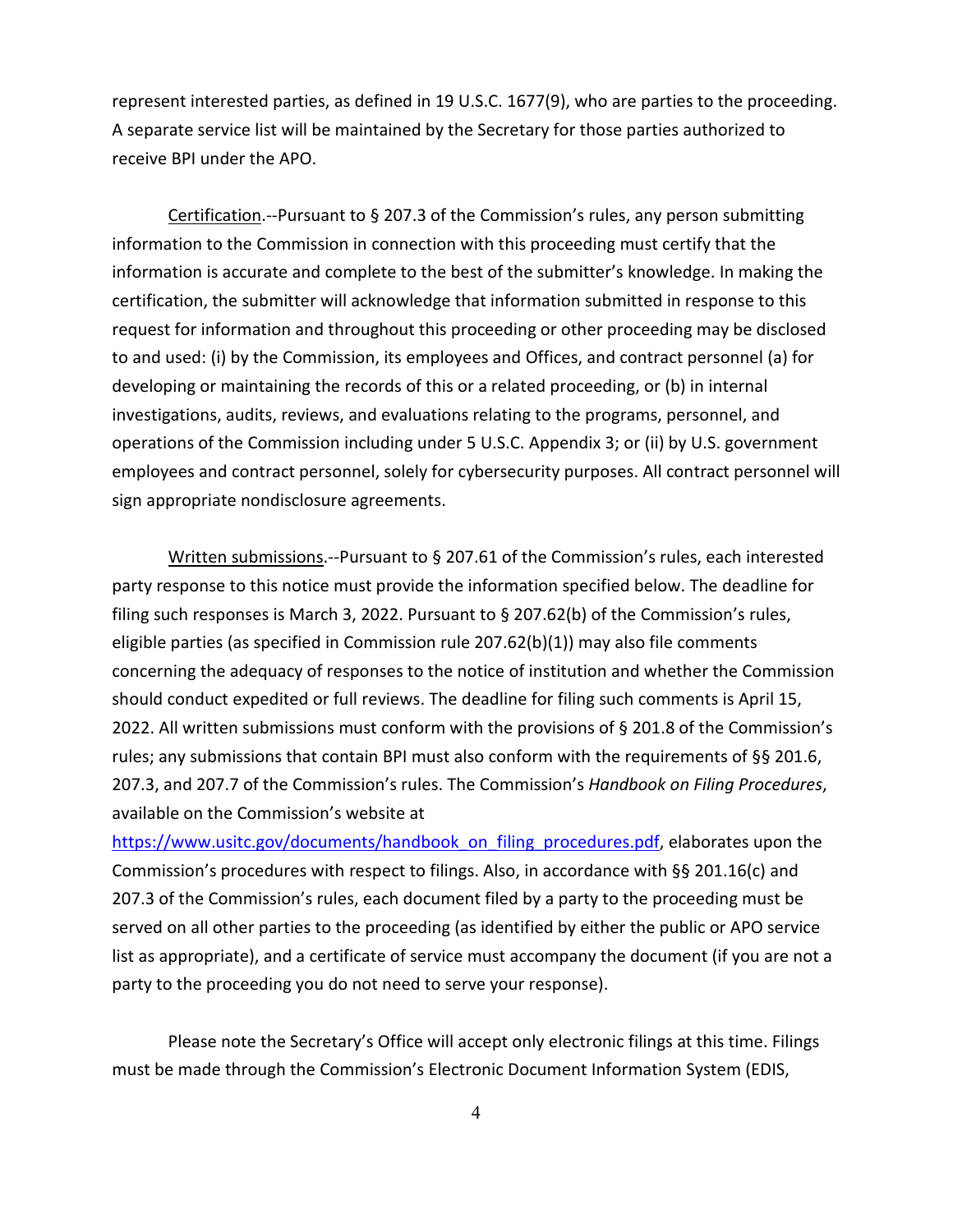[https://edis.usitc.gov\)](https://edis.usitc.gov/). No in-person paper-based filings or paper copies of any electronic filings will be accepted until further notice.

No response to this request for information is required if a currently valid Office of Management and Budget ("OMB") number is not displayed; the OMB number is 3117 0016/USITC No. 22-5-513, expiration date June 30, 2023. Public reporting burden for the request is estimated to average 15 hours per response. Please send comments regarding the accuracy of this burden estimate to the Office of Investigations, U.S. International Trade Commission, 500 E Street SW, Washington, DC 20436.

Inability to provide requested information.--Pursuant to § 207.61(c) of the Commission's rules, any interested party that cannot furnish the information requested by this notice in the requested form and manner shall notify the Commission at the earliest possible time, provide a full explanation of why it cannot provide the requested information, and indicate alternative forms in which it can provide equivalent information. If an interested party does not provide this notification (or the Commission finds the explanation provided in the notification inadequate) and fails to provide a complete response to this notice, the Commission may take an adverse inference against the party pursuant to § 776(b) of the Act (19 U.S.C. 1677e(b)) in making its determinations in the reviews.

**INFORMATION TO BE PROVIDED IN RESPONSE TO THIS NOTICE OF INSTITUTION**: As used below, the term "firm" includes any related firms.

- (1) The name and address of your firm or entity (including World Wide Web address) and name, telephone number, fax number, and E-mail address of the certifying official.
- (2) A statement indicating whether your firm/entity is an interested party under 19 U.S.C. 1677(9) and if so, how, including whether your firm/entity is a U.S. producer of the *Domestic Like Product*, a U.S. union or worker group, a U.S. importer of the *Subject Merchandi*se, a foreign producer or exporter of the *Subject Merchandise*, a U.S. or foreign trade or business association (a majority of whose members are interested parties under the statute), or another interested party (including an explanation). If you are a union/worker group or trade/business association, identify the firms in which your workers are employed or which are members of your association.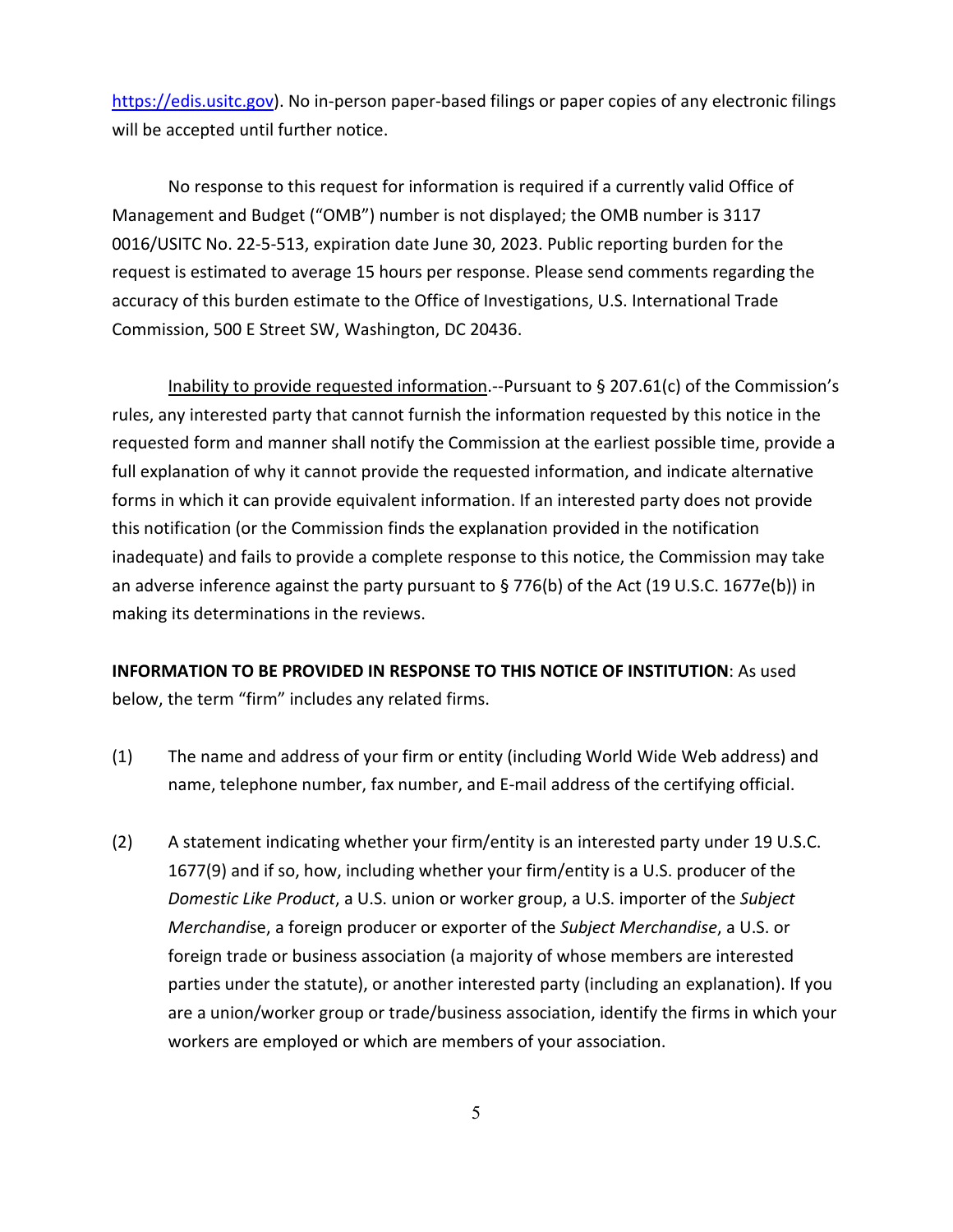- (3) A statement indicating whether your firm/entity is willing to participate in this proceeding by providing information requested by the Commission.
- (4) A statement of the likely effects of the revocation of the antidumping and countervailing duty orders on the *Domestic Industry* in general and/or your firm/entity specifically. In your response, please discuss the various factors specified in § 752(a) of the Act (19 U.S.C. 1675a(a)) including the likely volume of subject imports, likely price effects of subject imports, and likely impact of imports of *Subject Merchandise* on the *Domestic Industry*.
- (5) A list of all known and currently operating U.S. producers of the *Domestic Like Product*. Identify any known related parties and the nature of the relationship as defined in § 771(4)(B) of the Act (19 U.S.C. 1677(4)(B)).
- (6) A list of all known and currently operating U.S. importers of the *Subject Merchandise* and producers of the *Subject Merchandise* in the *Subject Country* that currently export or have exported *Subject Merchandise* to the United States or other countries since the *Order Date*.
- (7) A list of 3-5 leading purchasers in the U.S. market for the *Domestic Like Product* and the *Subject Merchandise* (including street address, World Wide Web address, and the name, telephone number, fax number, and E-mail address of a responsible official at each firm).
- (8) A list of known sources of information on national or regional prices for the *Domestic Like Product* or the *Subject Merchandise* in the U.S. or other markets.
- (9) If you are a U.S. producer of the *Domestic Like Product*, provide the following information on your firm's operations on that product during calendar year 2021, except as noted (report quantity data in kilograms and value data in U.S. dollars, f.o.b. plant). If you are a union/worker group or trade/business association, provide the information, on an aggregate basis, for the firms in which your workers are employed/which are members of your association.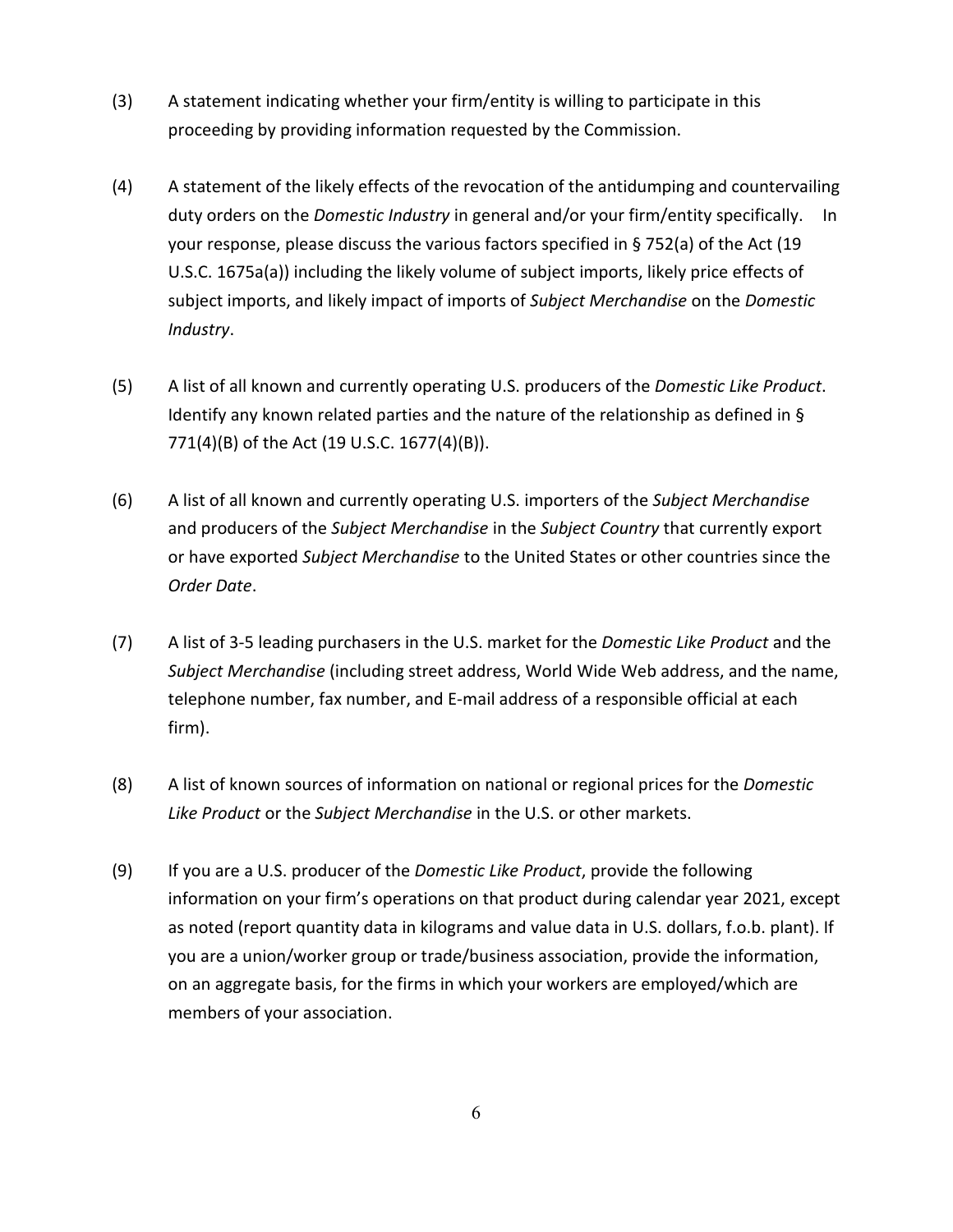- (a) Production (quantity) and, if known, an estimate of the percentage of total U.S. production of the *Domestic Like Product* accounted for by your firm's(s') production;
- (b) Capacity (quantity) of your firm to produce the *Domestic Like Product* (that is, the level of production that your establishment(s) could reasonably have expected to attain during the year, assuming normal operating conditions (using equipment and machinery in place and ready to operate), normal operating levels (hours per week/weeks per year), time for downtime, maintenance, repair, and cleanup, and a typical or representative product mix);
- (c) the quantity and value of U.S. commercial shipments of the *Domestic Like Product* produced in your U.S. plant(s);
- (d) the quantity and value of U.S. internal consumption/company transfers of the *Domestic Like Product* produced in your U.S. plant(s); and
- (e) the value of (i) net sales, (ii) cost of goods sold (COGS), (iii) gross profit, (iv) selling, general and administrative (SG&A) expenses, and (v) operating income of the *Domestic Like Product* produced in your U.S. plant(s) (include both U.S. and export commercial sales, internal consumption, and company transfers) for your most recently completed fiscal year (identify the date on which your fiscal year ends).
- (10) If you are a U.S. importer or a trade/business association of U.S. importers of the *Subject Merchandise* from the *Subject Country*, provide the following information on your firm's(s') operations on that product during calendar year 2021 (report quantity data in kilograms and value data in U.S. dollars). If you are a trade/business association, provide the information, on an aggregate basis, for the firms which are members of your association.
	- (a) The quantity and value (landed, duty-paid but not including antidumping or countervailing duties) of U.S. imports and, if known, an estimate of the percentage of total U.S. imports of *Subject Merchandise* from the *Subject Country* accounted for by your firm's(s') imports;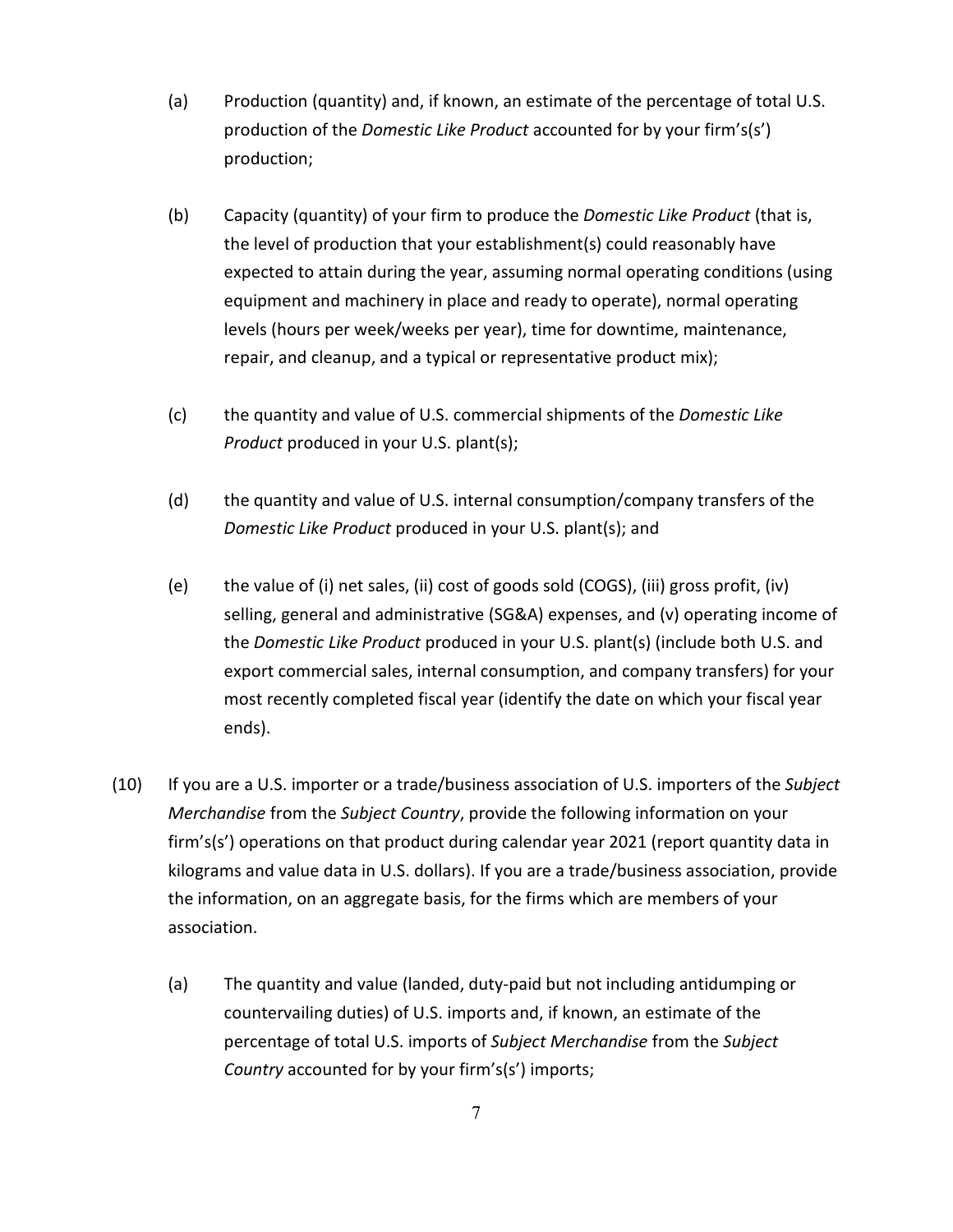- (b) the quantity and value (f.o.b. U.S. port, including antidumping and/or countervailing duties) of U.S. commercial shipments of *Subject Merchandise* imported from the *Subject Country*; and
- (c) the quantity and value (f.o.b. U.S. port, including antidumping and/or countervailing duties) of U.S. internal consumption/company transfers of *Subject Merchandise* imported from the *Subject Country*.
- (11) If you are a producer, an exporter, or a trade/business association of producers or exporters of the *Subject Merchandise* in the *Subject Country*, provide the following information on your firm's(s') operations on that product during calendar year 2021 (report quantity data in kilograms and value data in U.S. dollars, landed and duty-paid at the U.S. port but not including antidumping or countervailing duties). If you are a trade/business association, provide the information, on an aggregate basis, for the firms which are members of your association.
	- (a) Production (quantity) and, if known, an estimate of the percentage of total production of *Subject Merchandise* in the *Subject Country* accounted for by your firm's(s') production;
	- (b) Capacity (quantity) of your firm(s) to produce the *Subject Merchandise* in the *Subject Country* (that is, the level of production that your establishment(s) could reasonably have expected to attain during the year, assuming normal operating conditions (using equipment and machinery in place and ready to operate), normal operating levels (hours per week/weeks per year), time for downtime, maintenance, repair, and cleanup, and a typical or representative product mix); and
	- (c) the quantity and value of your firm's(s') exports to the United States of *Subject Merchandise* and, if known, an estimate of the percentage of total exports to the United States of *Subject Merchandise* from the *Subject Country* accounted for by your firm's(s') exports.